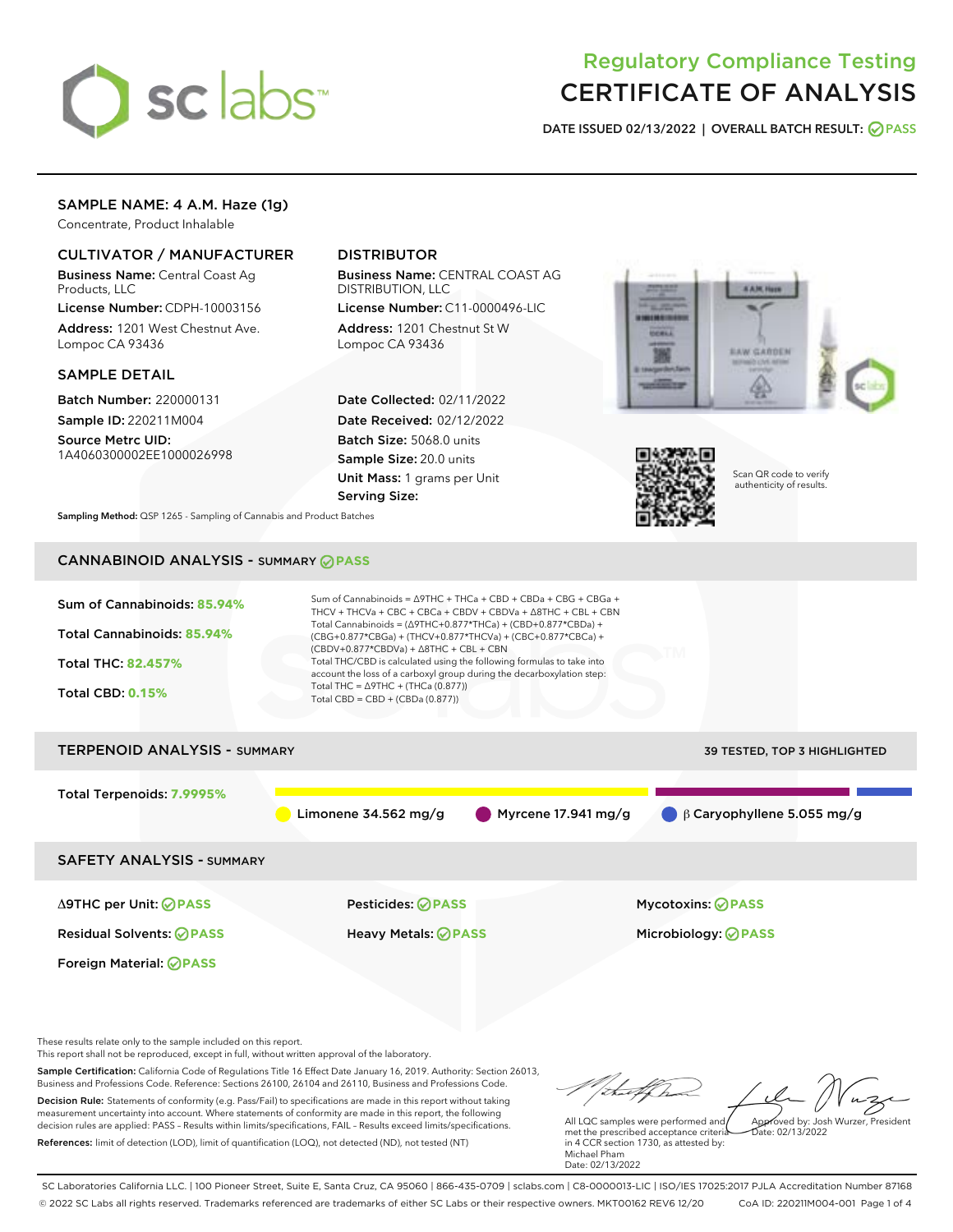



4 A.M. HAZE (1G) | DATE ISSUED 02/13/2022 | OVERALL BATCH RESULT:  $\bigcirc$  PASS

### CANNABINOID TEST RESULTS - 02/12/2022 2 PASS

Tested by high-performance liquid chromatography with diode-array detection (HPLC-DAD). **Method:** QSP 1157 - Analysis of Cannabinoids by HPLC-DAD

#### TOTAL CANNABINOIDS: **85.94%**

Total Cannabinoids (Total THC) + (Total CBD) + (Total CBG) + (Total THCV) + (Total CBC) + (Total CBDV) + ∆8THC + CBL + CBN

TOTAL THC: **82.457%** Total THC (∆9THC+0.877\*THCa)

TOTAL CBD: **0.15%**

Total CBD (CBD+0.877\*CBDa)

TOTAL CBG: 2.484% Total CBG (CBG+0.877\*CBGa)

TOTAL THCV: 0.48% Total THCV (THCV+0.877\*THCVa)

TOTAL CBC: 0.09% Total CBC (CBC+0.877\*CBCa)

TOTAL CBDV: ND Total CBDV (CBDV+0.877\*CBDVa)

| <b>COMPOUND</b>  | LOD/LOQ<br>(mg/g)          | <b>MEASUREMENT</b><br><b>UNCERTAINTY</b><br>(mg/g) | <b>RESULT</b><br>(mg/g) | <b>RESULT</b><br>(%) |
|------------------|----------------------------|----------------------------------------------------|-------------------------|----------------------|
| <b>A9THC</b>     | 0.06 / 0.26                | ±28.365                                            | 824.57                  | 82.457               |
| <b>CBG</b>       | 0.06 / 0.19                | ±0.979                                             | 24.84                   | 2.484                |
| <b>THCV</b>      | 0.1/0.2                    | ±0.24                                              | 4.8                     | 0.48                 |
| $\triangle$ 8THC | 0.1/0.4                    | ±0.12                                              | 1.5                     | 0.15                 |
| <b>CBD</b>       | 0.07/0.29                  | ±0.069                                             | 1.50                    | 0.150                |
| <b>CBN</b>       | 0.1/0.3                    | ±0.08                                              | 1.3                     | 0.13                 |
| <b>CBC</b>       | 0.2 / 0.5                  | $\pm 0.03$                                         | 0.9                     | 0.09                 |
| <b>THCa</b>      | 0.05/0.14                  | N/A                                                | <b>ND</b>               | <b>ND</b>            |
| <b>THCVa</b>     | 0.07/0.20                  | N/A                                                | <b>ND</b>               | <b>ND</b>            |
| <b>CBDa</b>      | 0.02/0.19                  | N/A                                                | <b>ND</b>               | <b>ND</b>            |
| <b>CBDV</b>      | 0.04 / 0.15                | N/A                                                | <b>ND</b>               | <b>ND</b>            |
| <b>CBDVa</b>     | 0.03 / 0.53                | N/A                                                | <b>ND</b>               | <b>ND</b>            |
| <b>CBGa</b>      | 0.1/0.2                    | N/A                                                | <b>ND</b>               | <b>ND</b>            |
| <b>CBL</b>       | 0.06 / 0.24                | N/A                                                | <b>ND</b>               | <b>ND</b>            |
| <b>CBCa</b>      | 0.07 / 0.28                | N/A                                                | <b>ND</b>               | <b>ND</b>            |
|                  | <b>SUM OF CANNABINOIDS</b> |                                                    | 859.4 mg/g              | 85.94%               |

#### **UNIT MASS: 1 grams per Unit**

| ∆9THC per Unit                         | 1100 per-package limit | 824.57 mg/unit  | <b>PASS</b> |
|----------------------------------------|------------------------|-----------------|-------------|
| <b>Total THC per Unit</b>              |                        | 824.57 mg/unit  |             |
| <b>CBD per Unit</b>                    |                        | $1.50$ mg/unit  |             |
| <b>Total CBD per Unit</b>              |                        | $1.50$ mg/unit  |             |
| <b>Sum of Cannabinoids</b><br>per Unit |                        | 859.4 mg/unit   |             |
| <b>Total Cannabinoids</b><br>per Unit  |                        | $859.4$ mg/unit |             |

| <b>COMPOUND</b>         | LOD/LOQ<br>(mg/g) | <b>MEASUREMENT</b><br><b>UNCERTAINTY</b><br>(mg/g) | <b>RESULT</b><br>(mg/g)                          | <b>RESULT</b><br>$(\%)$ |
|-------------------------|-------------------|----------------------------------------------------|--------------------------------------------------|-------------------------|
| Limonene                | 0.005 / 0.016     | ±0.4942                                            | 34.562                                           | 3.4562                  |
| <b>Myrcene</b>          | 0.008 / 0.025     | ±0.2314                                            | 17.941                                           | 1.7941                  |
| $\beta$ Caryophyllene   | 0.004 / 0.012     | ±0.1800                                            | 5.055                                            | 0.5055                  |
| Linalool                | 0.009 / 0.032     | ±0.1849                                            | 4.865                                            | 0.4865                  |
| $\beta$ Pinene          | 0.004 / 0.014     | ±0.0470                                            | 4.085                                            | 0.4085                  |
| Terpinolene             | 0.008 / 0.026     | ±0.0788                                            | 3.842                                            | 0.3842                  |
| $\alpha$ Pinene         | 0.005 / 0.017     | ±0.0207                                            | 2.403                                            | 0.2403                  |
| Fenchol                 | 0.010 / 0.034     | ±0.0622                                            | 1.608                                            | 0.1608                  |
| Terpineol               | 0.016 / 0.055     | ±0.0855                                            | 1.393                                            | 0.1393                  |
| $\alpha$ Humulene       | 0.009/0.029       | ±0.0420                                            | 1.307                                            | 0.1307                  |
| Ocimene                 | 0.011 / 0.038     | ±0.0290                                            | 0.903                                            | 0.0903                  |
| Camphene                | 0.005 / 0.015     | ±0.0068                                            | 0.594                                            | 0.0594                  |
| trans-ß-Farnesene       | 0.008 / 0.025     | ±0.0120                                            | 0.338                                            | 0.0338                  |
| <b>Borneol</b>          | 0.005 / 0.016     | ±0.0097                                            | 0.230                                            | 0.0230                  |
| $\alpha$ Phellandrene   | 0.006 / 0.020     | ±0.0017                                            | 0.126                                            | 0.0126                  |
| $\gamma$ Terpinene      | 0.006 / 0.018     | ±0.0020                                            | 0.118                                            | 0.0118                  |
| $\alpha$ Bisabolol      | 0.008 / 0.026     | ±0.0061                                            | 0.115                                            | 0.0115                  |
| $\alpha$ Terpinene      | 0.005 / 0.017     | ±0.0017                                            | 0.114                                            | 0.0114                  |
| 3 Carene                | 0.005 / 0.018     | ±0.0013                                            | 0.095                                            | 0.0095                  |
| Fenchone                | 0.009 / 0.028     | ±0.0026                                            | 0.089                                            | 0.0089                  |
| Nerolidol               | 0.009 / 0.028     | ±0.0039                                            | 0.062                                            | 0.0062                  |
| Valencene               | 0.009 / 0.030     | ±0.0034                                            | 0.049                                            | 0.0049                  |
| Geraniol                | 0.002 / 0.007     | ±0.0014                                            | 0.031                                            | 0.0031                  |
| Sabinene Hydrate        | 0.006 / 0.022     | ±0.0010                                            | 0.027                                            | 0.0027                  |
| Citronellol             | 0.003 / 0.010     | ±0.0013                                            | 0.026                                            | 0.0026                  |
| Sabinene                | 0.004 / 0.014     | ±0.0002                                            | 0.017                                            | 0.0017                  |
| p-Cymene                | 0.005 / 0.016     | N/A                                                | <loq< th=""><th><loq< th=""></loq<></th></loq<>  | <loq< th=""></loq<>     |
| Eucalyptol              | 0.006 / 0.018     | N/A                                                | <loq< th=""><th><math>&lt;</math>LOQ</th></loq<> | $<$ LOQ                 |
| <b>Isoborneol</b>       | 0.004 / 0.012     | N/A                                                | <loq< th=""><th><loq< th=""></loq<></th></loq<>  | <loq< th=""></loq<>     |
| Nerol                   | 0.003 / 0.011     | N/A                                                | <loq< th=""><th><loq< th=""></loq<></th></loq<>  | <loq< th=""></loq<>     |
| Caryophyllene<br>Oxide  | 0.010 / 0.033     | N/A                                                | <loq< th=""><th><loq< th=""></loq<></th></loq<>  | <loq< th=""></loq<>     |
| (-)-Isopulegol          | 0.005 / 0.016     | N/A                                                | ND                                               | <b>ND</b>               |
| Camphor                 | 0.006 / 0.019     | N/A                                                | ND                                               | <b>ND</b>               |
| Menthol                 | 0.008 / 0.025     | N/A                                                | ND                                               | <b>ND</b>               |
| $R-(+)$ -Pulegone       | 0.003 / 0.011     | N/A                                                | ND                                               | <b>ND</b>               |
| <b>Geranyl Acetate</b>  | 0.004 / 0.014     | N/A                                                | ND                                               | <b>ND</b>               |
| $\alpha$ Cedrene        | 0.005 / 0.016     | N/A                                                | ND                                               | <b>ND</b>               |
| Guaiol                  | 0.009 / 0.030     | N/A                                                | ND                                               | <b>ND</b>               |
| Cedrol                  | 0.008 / 0.027     | N/A                                                | ND                                               | ND                      |
| <b>TOTAL TERPENOIDS</b> |                   |                                                    | 79.995 mg/g                                      | 7.9995%                 |

SC Laboratories California LLC. | 100 Pioneer Street, Suite E, Santa Cruz, CA 95060 | 866-435-0709 | sclabs.com | C8-0000013-LIC | ISO/IES 17025:2017 PJLA Accreditation Number 87168 © 2022 SC Labs all rights reserved. Trademarks referenced are trademarks of either SC Labs or their respective owners. MKT00162 REV6 12/20 CoA ID: 220211M004-001 Page 2 of 4

### TERPENOID TEST RESULTS - 02/13/2022

Terpene analysis utilizing gas chromatography-flame ionization detection (GC-FID). **Method:** QSP 1192 - Analysis of Terpenoids by GC-FID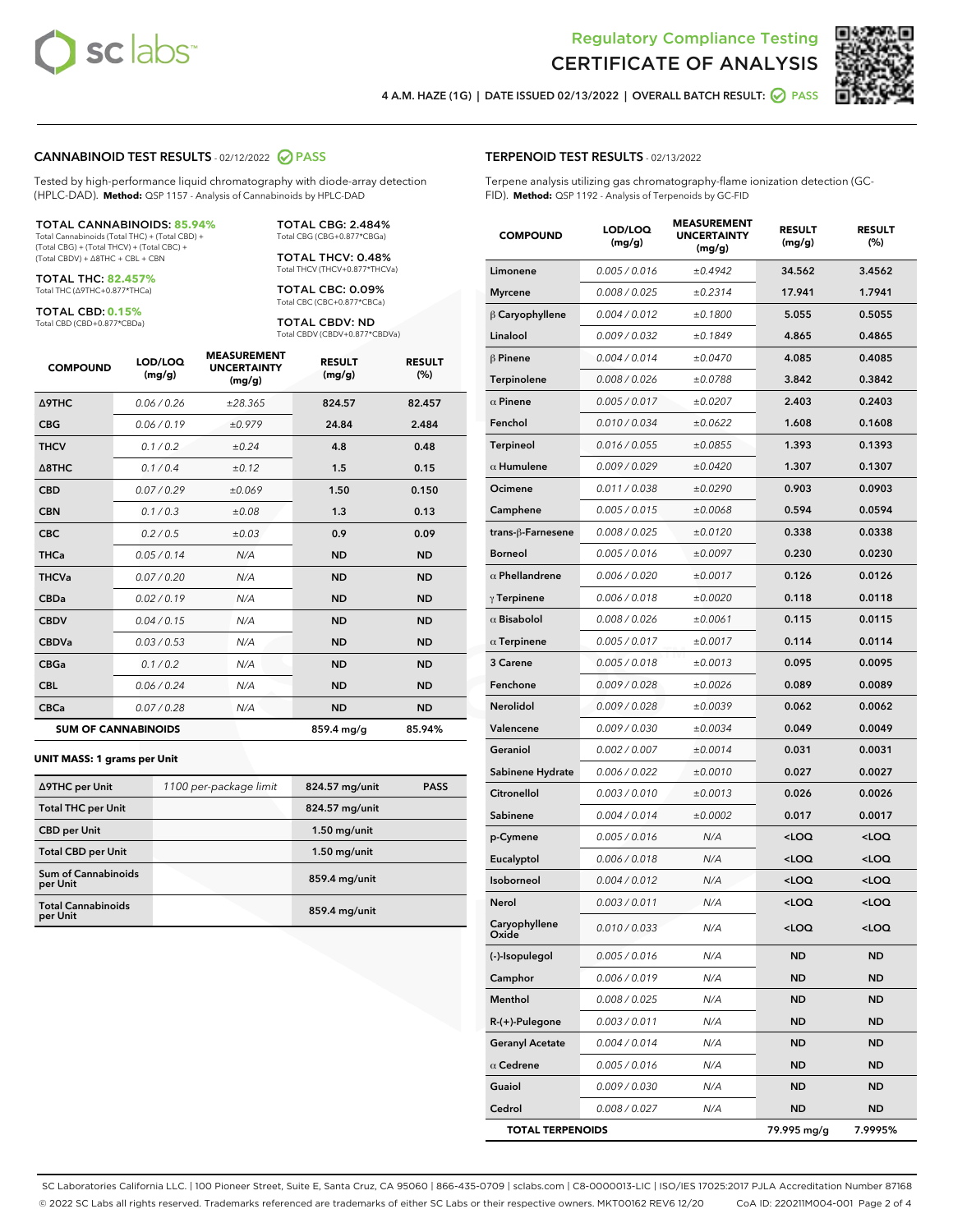



4 A.M. HAZE (1G) | DATE ISSUED 02/13/2022 | OVERALL BATCH RESULT:  $\bigcirc$  PASS

### CATEGORY 1 PESTICIDE TEST RESULTS - 02/13/2022 2 PASS

Pesticide and plant growth regulator analysis utilizing high-performance liquid chromatography-mass spectrometry (HPLC-MS) or gas chromatography-mass spectrometry (GC-MS). \*GC-MS utilized where indicated. **Method:** QSP 1212 - Analysis of Pesticides and Mycotoxins by LC-MS or QSP 1213 - Analysis of Pesticides by GC-MS

| <b>COMPOUND</b>             | LOD/LOQ<br>$(\mu g/g)$ | <b>ACTION</b><br><b>LIMIT</b><br>$(\mu g/g)$ | <b>MEASUREMENT</b><br><b>UNCERTAINTY</b><br>$(\mu g/g)$ | <b>RESULT</b><br>$(\mu g/g)$ | <b>RESULT</b> |
|-----------------------------|------------------------|----------------------------------------------|---------------------------------------------------------|------------------------------|---------------|
| Aldicarb                    | 0.03 / 0.08            | $\geq$ LOD                                   | N/A                                                     | <b>ND</b>                    | <b>PASS</b>   |
| Carbofuran                  | 0.02/0.05              | $>$ LOD                                      | N/A                                                     | <b>ND</b>                    | <b>PASS</b>   |
| Chlordane*                  | 0.03 / 0.08            | $\ge$ LOD                                    | N/A                                                     | <b>ND</b>                    | <b>PASS</b>   |
| Chlorfenapyr*               | 0.03/0.10              | $>$ LOD                                      | N/A                                                     | <b>ND</b>                    | <b>PASS</b>   |
| Chlorpyrifos                | 0.02 / 0.06            | $\ge$ LOD                                    | N/A                                                     | <b>ND</b>                    | <b>PASS</b>   |
| Coumaphos                   | 0.02 / 0.07            | $\ge$ LOD                                    | N/A                                                     | <b>ND</b>                    | <b>PASS</b>   |
| Daminozide                  | 0.02 / 0.07            | $\ge$ LOD                                    | N/A                                                     | <b>ND</b>                    | <b>PASS</b>   |
| <b>DDVP</b><br>(Dichlorvos) | 0.03/0.09              | $\ge$ LOD                                    | N/A                                                     | <b>ND</b>                    | <b>PASS</b>   |
| Dimethoate                  | 0.03/0.08              | $>$ LOD                                      | N/A                                                     | <b>ND</b>                    | <b>PASS</b>   |
| Ethoprop(hos)               | 0.03/0.10              | $\ge$ LOD                                    | N/A                                                     | <b>ND</b>                    | <b>PASS</b>   |
| Etofenprox                  | 0.02 / 0.06            | $\ge$ LOD                                    | N/A                                                     | <b>ND</b>                    | <b>PASS</b>   |
| Fenoxycarb                  | 0.03 / 0.08            | $\ge$ LOD                                    | N/A                                                     | <b>ND</b>                    | <b>PASS</b>   |
| Fipronil                    | 0.03/0.08              | $>$ LOD                                      | N/A                                                     | <b>ND</b>                    | <b>PASS</b>   |
| Imazalil                    | 0.02 / 0.06            | $\ge$ LOD                                    | N/A                                                     | <b>ND</b>                    | <b>PASS</b>   |
| <b>Methiocarb</b>           | 0.02 / 0.07            | $\ge$ LOD                                    | N/A                                                     | <b>ND</b>                    | <b>PASS</b>   |
| Methyl<br>parathion         | 0.03/0.10              | $\ge$ LOD                                    | N/A                                                     | <b>ND</b>                    | <b>PASS</b>   |
| <b>Mevinphos</b>            | 0.03/0.09              | $>$ LOD                                      | N/A                                                     | <b>ND</b>                    | <b>PASS</b>   |
| Paclobutrazol               | 0.02 / 0.05            | $\ge$ LOD                                    | N/A                                                     | <b>ND</b>                    | <b>PASS</b>   |
| Propoxur                    | 0.03/0.09              | $\ge$ LOD                                    | N/A                                                     | <b>ND</b>                    | <b>PASS</b>   |
| Spiroxamine                 | 0.03 / 0.08            | $\ge$ LOD                                    | N/A                                                     | <b>ND</b>                    | <b>PASS</b>   |
| Thiacloprid                 | 0.03/0.10              | $\ge$ LOD                                    | N/A                                                     | <b>ND</b>                    | <b>PASS</b>   |

### CATEGORY 2 PESTICIDE TEST RESULTS - 02/13/2022 2 PASS

| <b>COMPOUND</b>          | LOD/LOQ<br>$(\mu g/g)$ | <b>ACTION</b><br><b>LIMIT</b><br>$(\mu g/g)$ | <b>MEASUREMENT</b><br><b>UNCERTAINTY</b><br>$(\mu g/g)$ | <b>RESULT</b><br>$(\mu g/g)$ | <b>RESULT</b> |
|--------------------------|------------------------|----------------------------------------------|---------------------------------------------------------|------------------------------|---------------|
| Abamectin                | 0.03/0.10              | 0.1                                          | N/A                                                     | <b>ND</b>                    | <b>PASS</b>   |
| Acephate                 | 0.02/0.07              | 0.1                                          | N/A                                                     | <b>ND</b>                    | <b>PASS</b>   |
| Acequinocyl              | 0.02/0.07              | 0.1                                          | N/A                                                     | <b>ND</b>                    | <b>PASS</b>   |
| Acetamiprid              | 0.02/0.05              | 0.1                                          | N/A                                                     | <b>ND</b>                    | <b>PASS</b>   |
| Azoxystrobin             | 0.02/0.07              | 0.1                                          | N/A                                                     | <b>ND</b>                    | <b>PASS</b>   |
| <b>Bifenazate</b>        | 0.01/0.04              | 0.1                                          | N/A                                                     | <b>ND</b>                    | <b>PASS</b>   |
| <b>Bifenthrin</b>        | 0.02 / 0.05            | 3                                            | N/A                                                     | <b>ND</b>                    | <b>PASS</b>   |
| <b>Boscalid</b>          | 0.03/0.09              | 0.1                                          | N/A                                                     | <b>ND</b>                    | <b>PASS</b>   |
| Captan                   | 0.19/0.57              | 0.7                                          | N/A                                                     | <b>ND</b>                    | <b>PASS</b>   |
| Carbaryl                 | 0.02/0.06              | 0.5                                          | N/A                                                     | <b>ND</b>                    | <b>PASS</b>   |
| Chlorantranilip-<br>role | 0.04/0.12              | 10                                           | N/A                                                     | <b>ND</b>                    | <b>PASS</b>   |
| Clofentezine             | 0.03/0.09              | 0.1                                          | N/A                                                     | <b>ND</b>                    | <b>PASS</b>   |

| <b>CATEGORY 2 PESTICIDE TEST RESULTS</b> - 02/13/2022 continued |  |
|-----------------------------------------------------------------|--|
|-----------------------------------------------------------------|--|

| <b>COMPOUND</b>               | LOD/LOQ<br>(µg/g) | <b>ACTION</b><br>LIMIT<br>$(\mu g/g)$ | <b>MEASUREMENT</b><br><b>UNCERTAINTY</b><br>$(\mu g/g)$ | <b>RESULT</b><br>(µg/g) | <b>RESULT</b> |
|-------------------------------|-------------------|---------------------------------------|---------------------------------------------------------|-------------------------|---------------|
| Cyfluthrin                    | 0.12 / 0.38       | 2                                     | N/A                                                     | <b>ND</b>               | <b>PASS</b>   |
| Cypermethrin                  | 0.11 / 0.32       | 1                                     | N/A                                                     | <b>ND</b>               | <b>PASS</b>   |
| Diazinon                      | 0.02 / 0.05       | 0.1                                   | N/A                                                     | ND                      | PASS          |
| Dimethomorph                  | 0.03 / 0.09       | $\overline{2}$                        | N/A                                                     | <b>ND</b>               | <b>PASS</b>   |
| Etoxazole                     | 0.02 / 0.06       | 0.1                                   | N/A                                                     | ND                      | <b>PASS</b>   |
| Fenhexamid                    | 0.03 / 0.09       | 0.1                                   | N/A                                                     | ND                      | <b>PASS</b>   |
| Fenpyroximate                 | 0.02 / 0.06       | 0.1                                   | N/A                                                     | <b>ND</b>               | <b>PASS</b>   |
| Flonicamid                    | 0.03 / 0.10       | 0.1                                   | N/A                                                     | <b>ND</b>               | <b>PASS</b>   |
| Fludioxonil                   | 0.03 / 0.10       | 0.1                                   | N/A                                                     | <b>ND</b>               | <b>PASS</b>   |
| Hexythiazox                   | 0.02 / 0.07       | 0.1                                   | N/A                                                     | ND                      | <b>PASS</b>   |
| Imidacloprid                  | 0.04 / 0.11       | 5                                     | N/A                                                     | <b>ND</b>               | <b>PASS</b>   |
| Kresoxim-methyl               | 0.02 / 0.07       | 0.1                                   | N/A                                                     | <b>ND</b>               | <b>PASS</b>   |
| <b>Malathion</b>              | 0.03 / 0.09       | 0.5                                   | N/A                                                     | <b>ND</b>               | <b>PASS</b>   |
| Metalaxyl                     | 0.02 / 0.07       | $\overline{2}$                        | N/A                                                     | <b>ND</b>               | <b>PASS</b>   |
| Methomyl                      | 0.03 / 0.10       | 1                                     | N/A                                                     | <b>ND</b>               | <b>PASS</b>   |
| Myclobutanil                  | 0.03 / 0.09       | 0.1                                   | N/A                                                     | ND                      | <b>PASS</b>   |
| <b>Naled</b>                  | 0.02 / 0.07       | 0.1                                   | N/A                                                     | ND                      | <b>PASS</b>   |
| Oxamyl                        | 0.04 / 0.11       | 0.5                                   | N/A                                                     | ND                      | <b>PASS</b>   |
| Pentachloronitro-<br>benzene* | 0.03/0.09         | 0.1                                   | N/A                                                     | ND                      | <b>PASS</b>   |
| Permethrin                    | 0.04 / 0.12       | 0.5                                   | N/A                                                     | <b>ND</b>               | <b>PASS</b>   |
| Phosmet                       | 0.03 / 0.10       | 0.1                                   | N/A                                                     | <b>ND</b>               | <b>PASS</b>   |
| Piperonylbu-<br>toxide        | 0.02 / 0.07       | 3                                     | N/A                                                     | <b>ND</b>               | <b>PASS</b>   |
| Prallethrin                   | 0.03 / 0.08       | 0.1                                   | N/A                                                     | <b>ND</b>               | <b>PASS</b>   |
| Propiconazole                 | 0.02 / 0.07       | 0.1                                   | N/A                                                     | ND                      | <b>PASS</b>   |
| Pyrethrins                    | 0.04 / 0.12       | 0.5                                   | N/A                                                     | ND                      | <b>PASS</b>   |
| Pyridaben                     | 0.02 / 0.07       | 0.1                                   | N/A                                                     | <b>ND</b>               | <b>PASS</b>   |
| Spinetoram                    | 0.02 / 0.07       | 0.1                                   | N/A                                                     | <b>ND</b>               | <b>PASS</b>   |
| Spinosad                      | 0.02 / 0.07       | 0.1                                   | N/A                                                     | ND                      | <b>PASS</b>   |
| Spiromesifen                  | 0.02 / 0.05       | 0.1                                   | N/A                                                     | <b>ND</b>               | <b>PASS</b>   |
| Spirotetramat                 | 0.02 / 0.06       | 0.1                                   | N/A                                                     | ND                      | <b>PASS</b>   |
| Tebuconazole                  | 0.02 / 0.07       | 0.1                                   | N/A                                                     | ND                      | <b>PASS</b>   |
| Thiamethoxam                  | 0.03 / 0.10       | 5                                     | N/A                                                     | ND                      | <b>PASS</b>   |
| Trifloxystrobin               | 0.03 / 0.08       | 0.1                                   | N/A                                                     | <b>ND</b>               | <b>PASS</b>   |

SC Laboratories California LLC. | 100 Pioneer Street, Suite E, Santa Cruz, CA 95060 | 866-435-0709 | sclabs.com | C8-0000013-LIC | ISO/IES 17025:2017 PJLA Accreditation Number 87168 © 2022 SC Labs all rights reserved. Trademarks referenced are trademarks of either SC Labs or their respective owners. MKT00162 REV6 12/20 CoA ID: 220211M004-001 Page 3 of 4